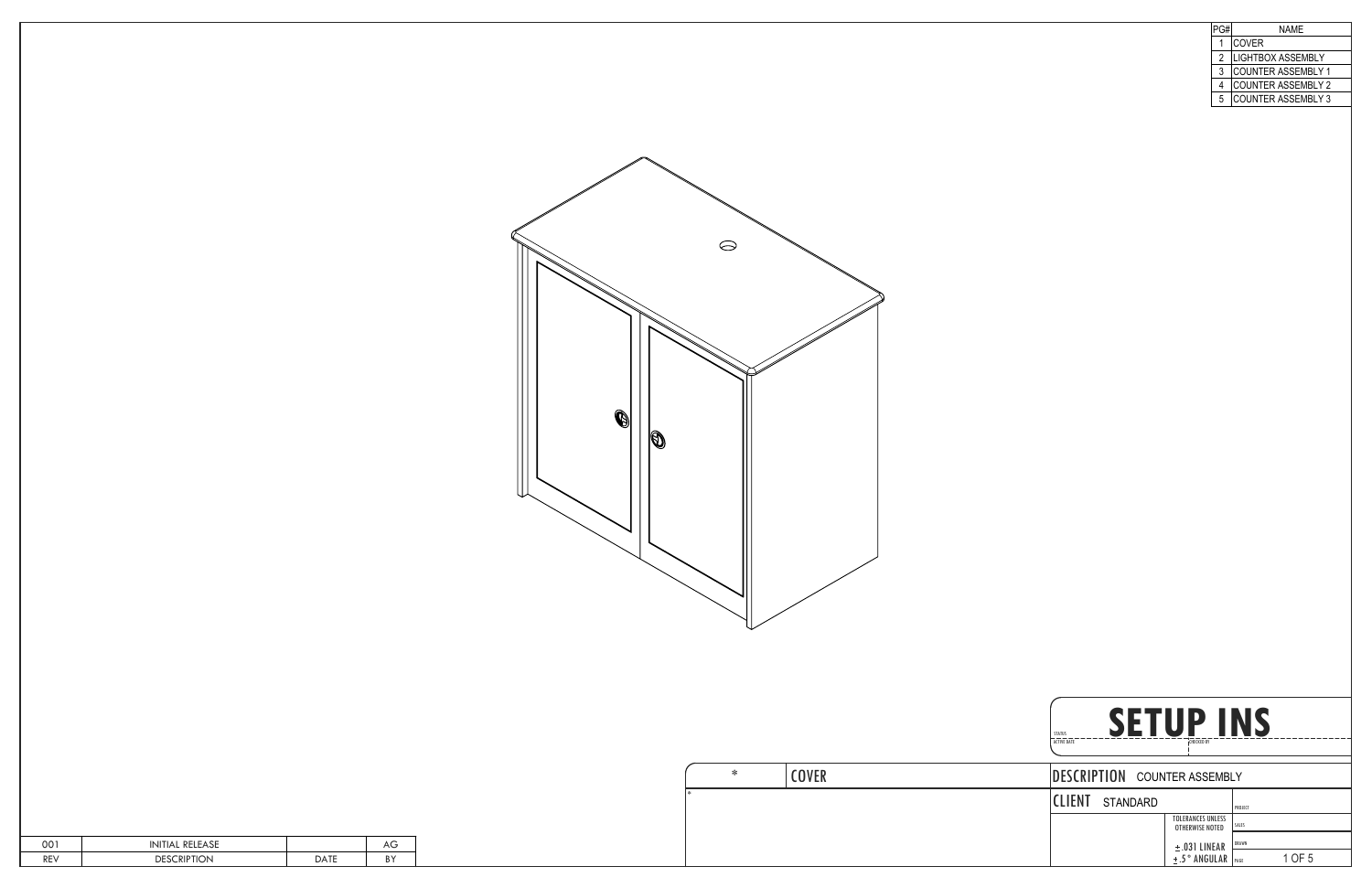



| 001 | <b>RELEASE</b><br>'NIIIAL |      | AU               |
|-----|---------------------------|------|------------------|
| REV | <b>DESCRIPTION</b>        | ነ Δገ | <b>DV</b><br>D I |



| QTY: 1                                      | <b>LIGHTBOX ASSEMBLY</b> | DESCRIPTION COU            |
|---------------------------------------------|--------------------------|----------------------------|
| <b>ASSEMBLE AS SHOWN [NOMADIC ASSEMBLY]</b> |                          | <b>ICLIENT</b><br>STANDARD |
|                                             |                          |                            |
|                                             |                          |                            |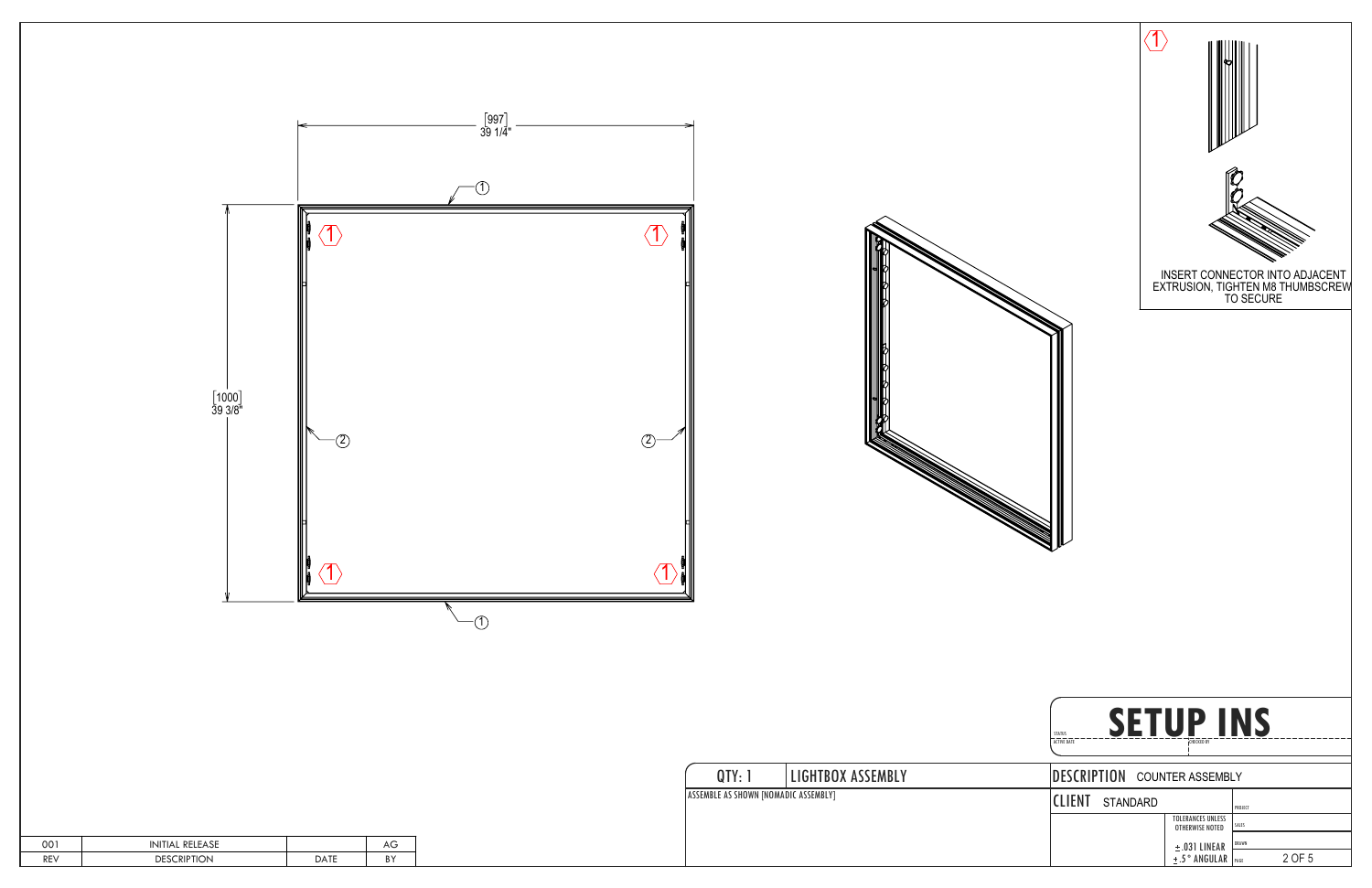

| 001 | L RELEASE<br>'NITIAL |              | AU              |
|-----|----------------------|--------------|-----------------|
| REV | DESCRIPTION          | $\Delta T^T$ | <b>DV</b><br>DТ |





| ∗      | COUNTER ASSEMBLY 1 |
|--------|--------------------|
| $\ast$ |                    |
|        |                    |
|        |                    |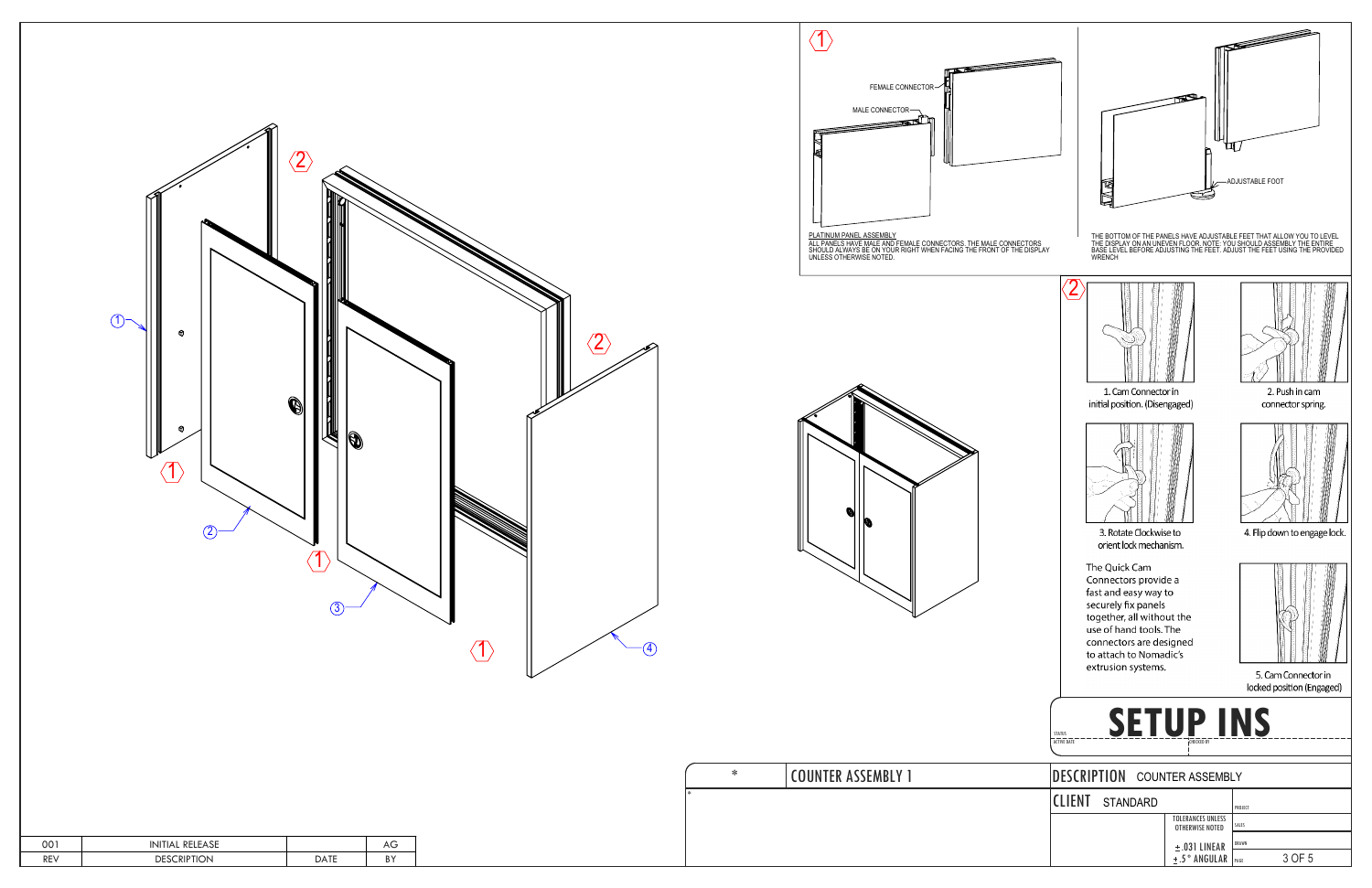